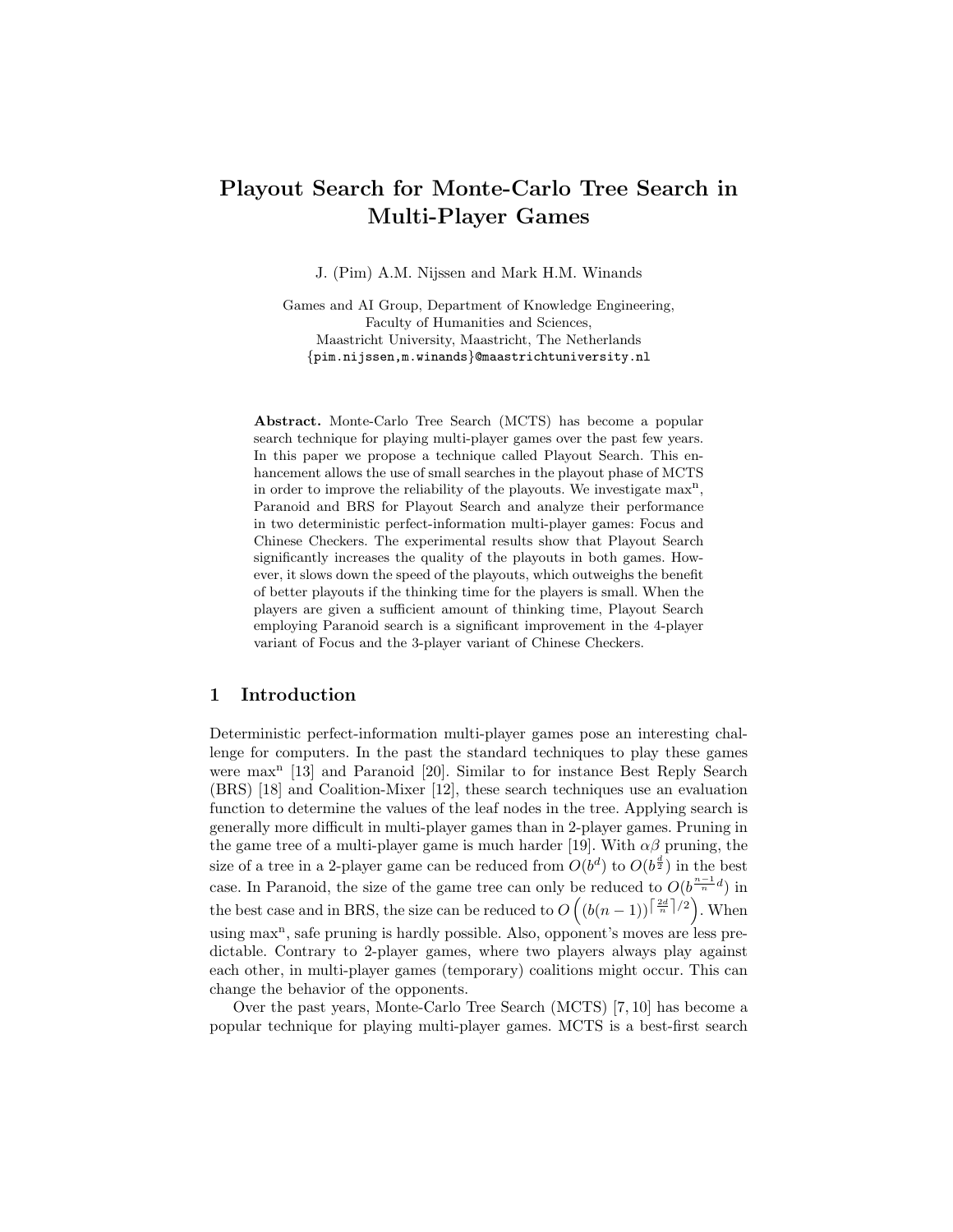technique that instead of an evaluation function uses simulations to guide the search. Next, MCTS is able to compute mixed equilibria in multi-player games [19], contrary to max<sup>n</sup>, Paranoid and BRS. MCTS is used in a variety of multiplayer games, such as Focus [15], Chinese Checkers [15, 19], Hearts [19], Spades [19], and multi-player Go [5].

For MCTS, a tradeoff between search and knowledge has to be made. The more knowledge is added, the slower each playout gets. The trend seems to favor fast simulations with computationally light knowledge, although recently, adding more heuristic knowledge at the cost of slowing down the playouts has proven beneficial in some games [21]. Game-independent enhancements in the playout phase of MCTS such as Gibbs sampling [2] and RAVE [16] have proven to increase the playing strength of MCTS programs significantly. With  $\epsilon$ -greedy playouts [19], some simple game-specific knowledge can be incorporated. Lorentz [11] improved the playing strength of the MCTS-based Havannah program Wanderer by checking whether the opponent has a 'mate-in-one' when selecting a move in the beginning of the playout. Winands and Björnsson [21] proposed  $\alpha\beta$ based playouts for the 2-player game Lines of Action. Although computationally intensive, it significantly improved the playing strength of the MCTS program.

In this paper we propose Playout Search for MCTS in multi-player games. Instead of using computationally light knowledge in the playout phase, small two-ply searches are used to determine the moves to play. We test three different search techniques that may be used for Playout Search. These search techniques are max<sup>n</sup>, Paranoid and BRS. Playout Search is tested in two disparate multiplayer games: Focus and Chinese Checkers.

The remainder of the paper is structured as follows. First, Section 2 gives a brief overview of the application of MCTS in multi-player games. Next, Playout Search is introduced in Section 3. An overview of the rules and domain knowledge for Focus and Chinese Checkers is given in Section 4. Subsequently, Section 5 describes the experiments and the results. Finally, the conclusions and an outlook on future research are given in Section 6.

## 2 Monte-Carlo Tree Search

Monte-Carlo Tree Search (MCTS) [7, 10] is a search technique that gradually builds up a search tree, guided by Monte-Carlo simulations. In contrast to classic search techniques such as  $\alpha\beta$ -search [9], it does not require a heuristic evaluation function. The MCTS algorithm consists of four phases [6]: selection, expansion, playout and backpropagation (see Fig. 1). By repeating these four phases iteratively, the search tree is constructed gradually. Below we explain the application to multi-player games for our MCTS program [15].

In the selection phase the search tree is traversed from the root node until a node is found that contains children that have not been added to the tree yet. The tree is traversed using the Upper Confidence bounds applied to Trees (UCT) [10] selection strategy. In our program, we have enhanced UCT with Progressive History [15]. The child i with the highest score  $v_i$  in Formula 1 is selected.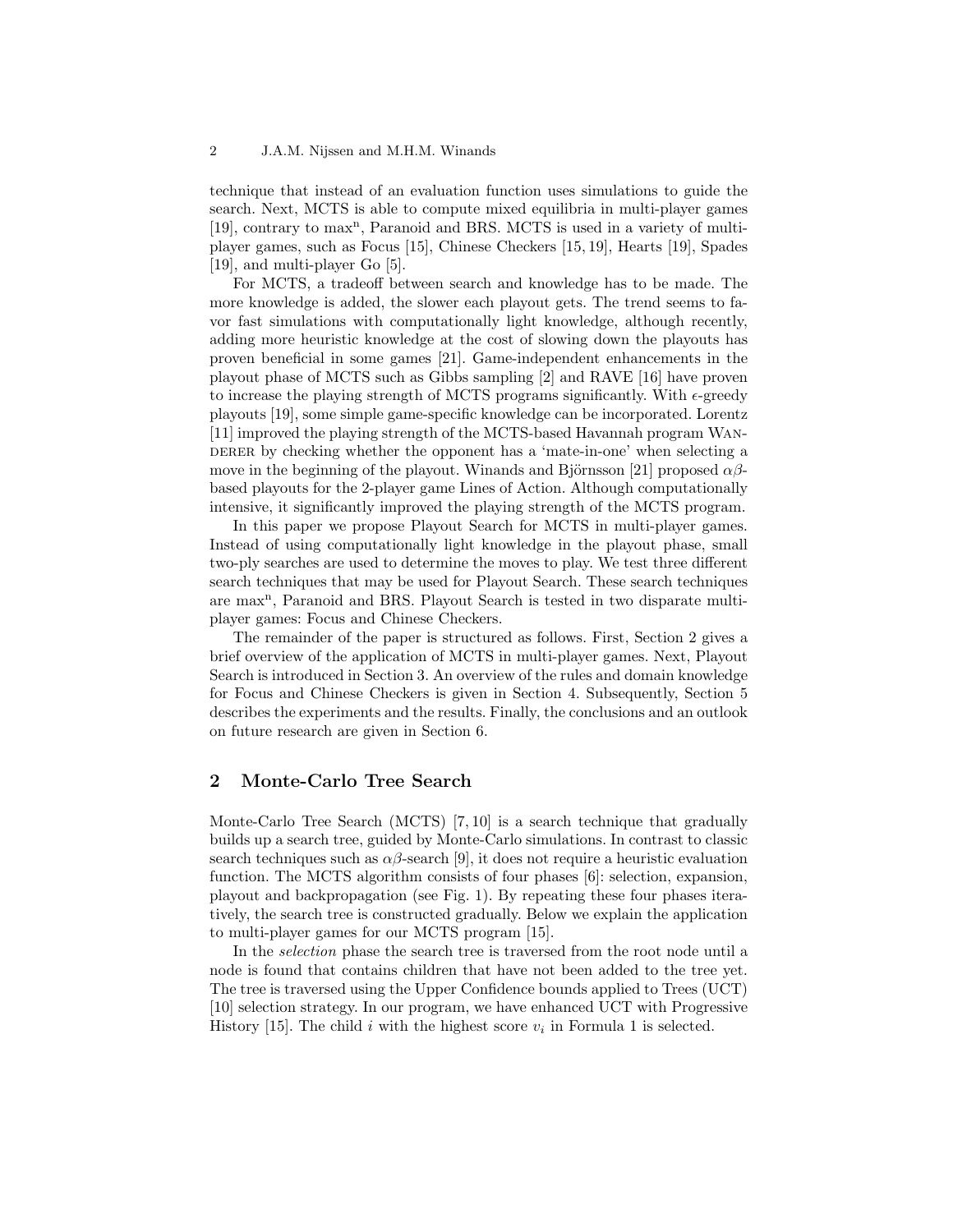

Fig. 1. Monte-Carlo Tree Search scheme (Slightly adapted from [6]).

$$
v_i = \frac{s_i}{n_i} + C \times \sqrt{\frac{\ln(n_p)}{n_i}} + \frac{s_a}{n_a} \times \frac{W}{n_i - s_i + 1}
$$
 (1)

In this formula,  $s_i$  denotes the total score of child i, where a win is being rewarded 1 point and a loss 0 points. The variables  $n_i$  and  $n_p$  denote the total number of times that child  $i$  and parent  $p$  have been visited, respectively.  $C$  is a constant, which determines the exploration factor of UCT. In the Progressive History part,  $s_a$  represents the score of move a, where each playout in which a was played resulted in a win adds 1 point and a loss 0 points.  $n_a$  is the number of times move  $a$  has been played in any previous playout.  $W$  is a constant that determines the influence of Progressive History.

In the expansion phase one node is added to the tree. Whenever a node is found which has children that have not been added to the tree yet, then one of these children is chosen and added to the tree [7].

During the playout phase, moves are played in self-play until the game is finished. Usually, the playouts are being generated using random move selection. However, progression has been identified as an important success factor for MCTS [8, 22]. Ideally, each move should bring the game closer towards its conclusion. Otherwise, there is a risk of the simulations leading mostly to futile results. In slow-progressing games, such as Chinese Checkers and Focus (see Section 4), knowledge should be added to the playouts [3] to ensure a quick resolution of the game. Often, simple evaluations are used to select the moves to play. In our MCTS program, the following two strategies have been incorporated. 1) When using a move evaluator, a heuristic is used to assign a value to all valid moves of the current player. The move with the highest evaluation score is chosen. The move evaluator is fast, but it only considers a local area of the board. 2) With one-ply search, all valid moves of the current player are performed and the resulting board positions are evaluated. The move which gives the best board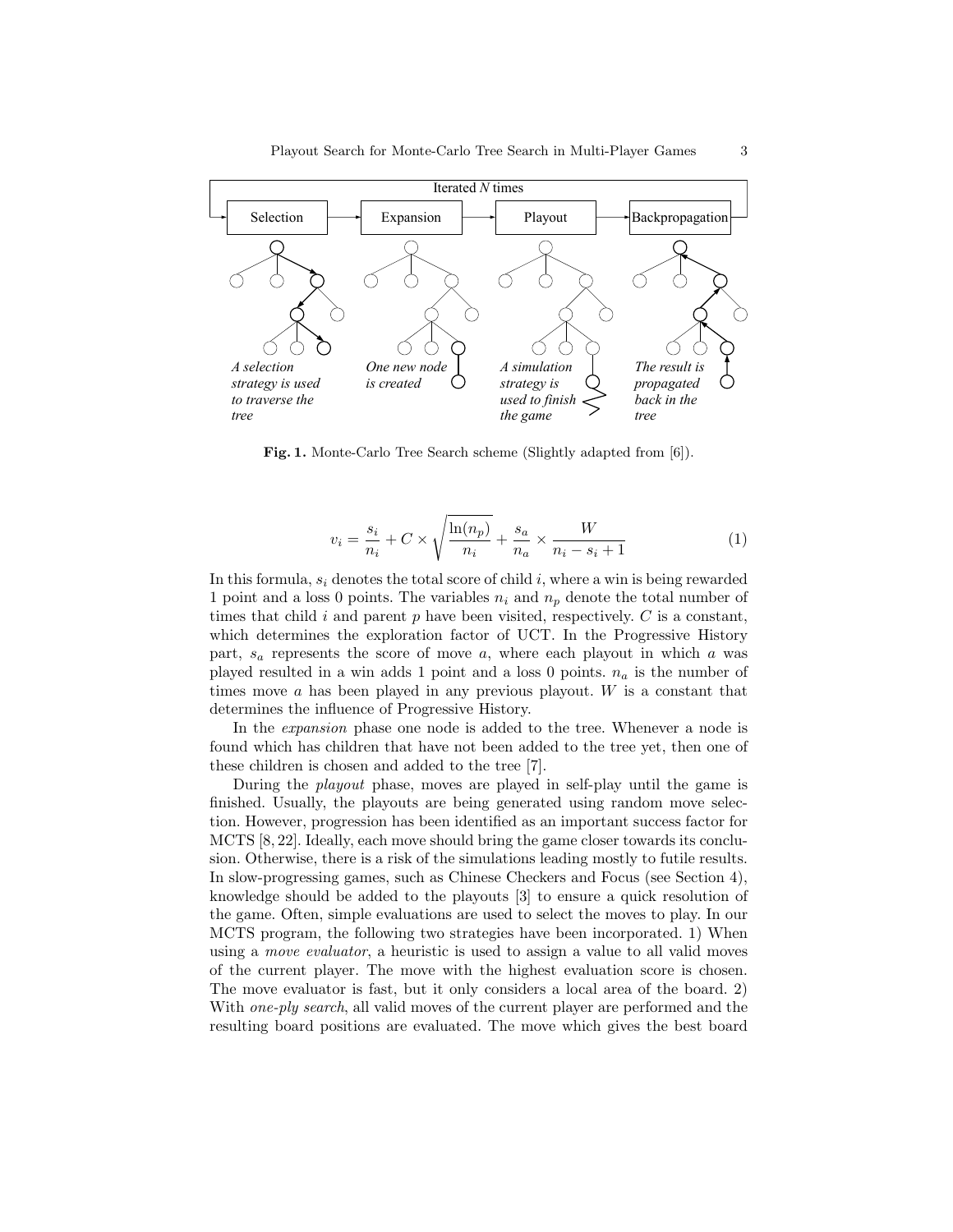position, i.e., the highest evaluation score for the current player, is chosen. The board evaluator is slower than the move evaluator, but it gives a more global evaluation. Knowledge can also be incorporated by employing 2-ply searches to determine the move to play. In Section 3 we explain which search techniques are used.

Finally, in the backpropagation phase, the result is propagated back along the previously traversed path up to the root node. In the multi-player variant of MCTS, the result is a tuple of size  $N$ , where  $N$  is the number of players. The value corresponding to the winning player is 1, the value corresponding to the other players is 0. The game-theoretic values of terminal nodes are stored and, if possible, backpropagated in such a way that MCTS is able to prove a (sub)tree [15, 22].

This four-phase process is repeated either a fixed number of times, or until the time is up. When the process is finished, the child of the root node with the highest win rate is returned.

# 3 Playout Search

In this section we propose Playout Search for MCTS in multi-player games. In Subsection 3.1 we explain which search techniques are used in the playout phase. In Subsection 3.2 we describe which enhancements are used to speed up the search.

## 3.1 Search Techniques

Instead of playing random moves biased by computationally light knowledge in the playout phase, domain knowledge can be incorporated by performing small searches. This reduces the number of playouts per second significantly, but it improves the reliability of the playouts. When selecting a move in the playout phase, one of the following three search techniques is used to choose a move.

1) Two-ply max<sup>n</sup> [13]. A two-ply max<sup>n</sup> search tree is built where the current player is the root player and the first opponent plays at the second ply. Both the root player and the first opponent try to maximize their own score.  $\alpha\beta$ -pruning in a two-ply max<sup>n</sup> search tree is not possible.

2) Two-ply Paranoid [20]. Similar to  $max<sup>n</sup>$ , a two-ply search tree is built where the current player is the root player and the first opponent plays at the second ply. The root player tries to maximize its own score, while the first opponent tries to minimize the root player's score. In a two-ply Paranoid search tree,  $\alpha\beta$ -pruning is possible.

3) Two-ply Best Reply Search (BRS) [18]. BRS is similar to Paranoid search. The difference is that at the second ply, not only the moves of the first opponent are considered, but the moves of all opponents are investigated. Similar to Paranoid search,  $\alpha\beta$ -pruning is possible.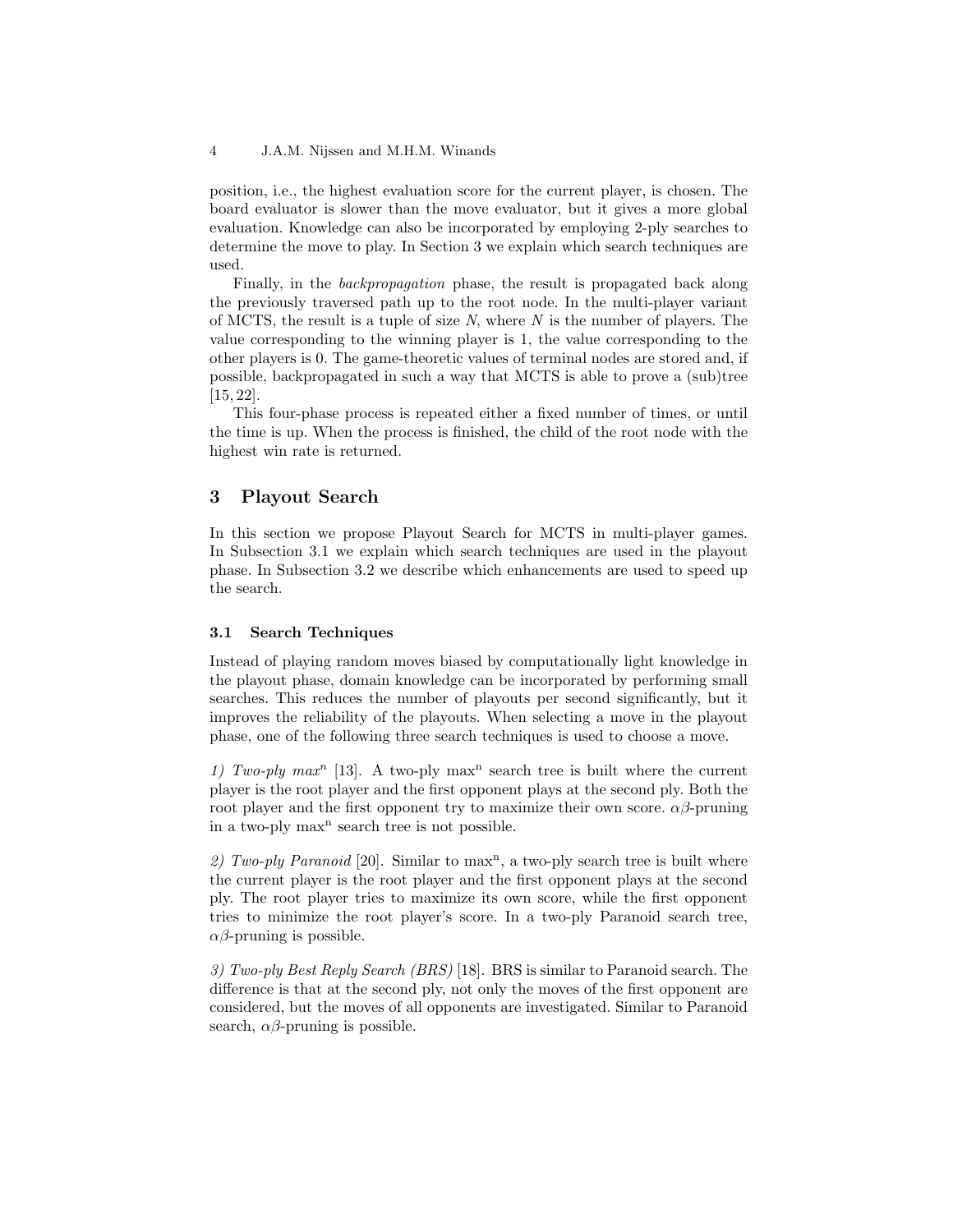#### 3.2 Search Enhancements

The major disadvantage of incorporating search in the playout phase of MCTS is the reduction of the number of playouts per second [21]. In order to prevent this reduction from outweighing the benefit of the quality of the playouts, enhancements should be implemented to speed up the search and keep the reduction of the number of playouts to a minimum. In our MCTS program, the following enhancements to speed up the playout search are used.

The number of searches can be reduced by using  $\epsilon$ -greedy playouts [19]. With a probability of  $\epsilon$ , a move is chosen uniform randomly. Otherwise, the selected search technique is used to select the best move. An additional advantage of  $\epsilon$ -greedy playouts is that the presence of this random factor gives more varied playouts and prevents the playouts from being stuck in 'local optima', where all players keep moving back and forth.  $\epsilon$ -greedy playouts are used with all aforementioned playout strategies.

The amount of  $\alpha\beta$ -pruning in a tree can be increased by using move ordering. When using move ordering, a player's moves are sorted using a static move evaluator. In the best case, the number of evaluated board positions in a twoply search is reduced from  $b^2$  to  $2b-1$  [9]. The size of the tree can be further reduced by using  $k$ -best pruning. Only the  $k$  best moves are investigated. This reduces the branching factor of the tree from  $b$  to  $k$ . The parameter  $k$  should be chosen such that it is significantly smaller than  $b$ , while avoiding the best move being pruned. Move ordering and k-best pruning are used in all techniques described in Subsection 3.1.

Another move ordering technique is applying killer moves [1]. In each search, two killer moves are always tried first. These are the two last moves that were best or caused a cutoff, at the current depth. Moreover, if the search is completed, the killer moves for that specific level in the playout are stored, such that they can be used during the next MCTS iterations. Killer moves are only used with search techniques where  $\alpha\beta$ -pruning is possible, i.e., Paranoid and BRS search.

Other enhancements were tested, but they did not improve the performance of the MCTS program. The application of transposition tables [4] was tested, but the information gain did not compensate for the overhead. Also, aspiration search [14] did not speed up the search significantly. This can be attributed to the limited amount of pruning possible in a two-ply search tree.

## 4 Test Domains

Playout Search is tested in two different games: Focus and Chinese Checkers. In this section we briefly discuss the rules and the properties of Focus and Chinese Checkers in Subsection 4.1 and 4.2, respectively. In Subsection 4.3 we explain the move and board evaluators for Focus and Chinese Checkers.

### 4.1 Focus

Focus is an abstract multi-player strategy board game, which was invented in 1963 by Sid Sackson [17]. This game has also been released under the name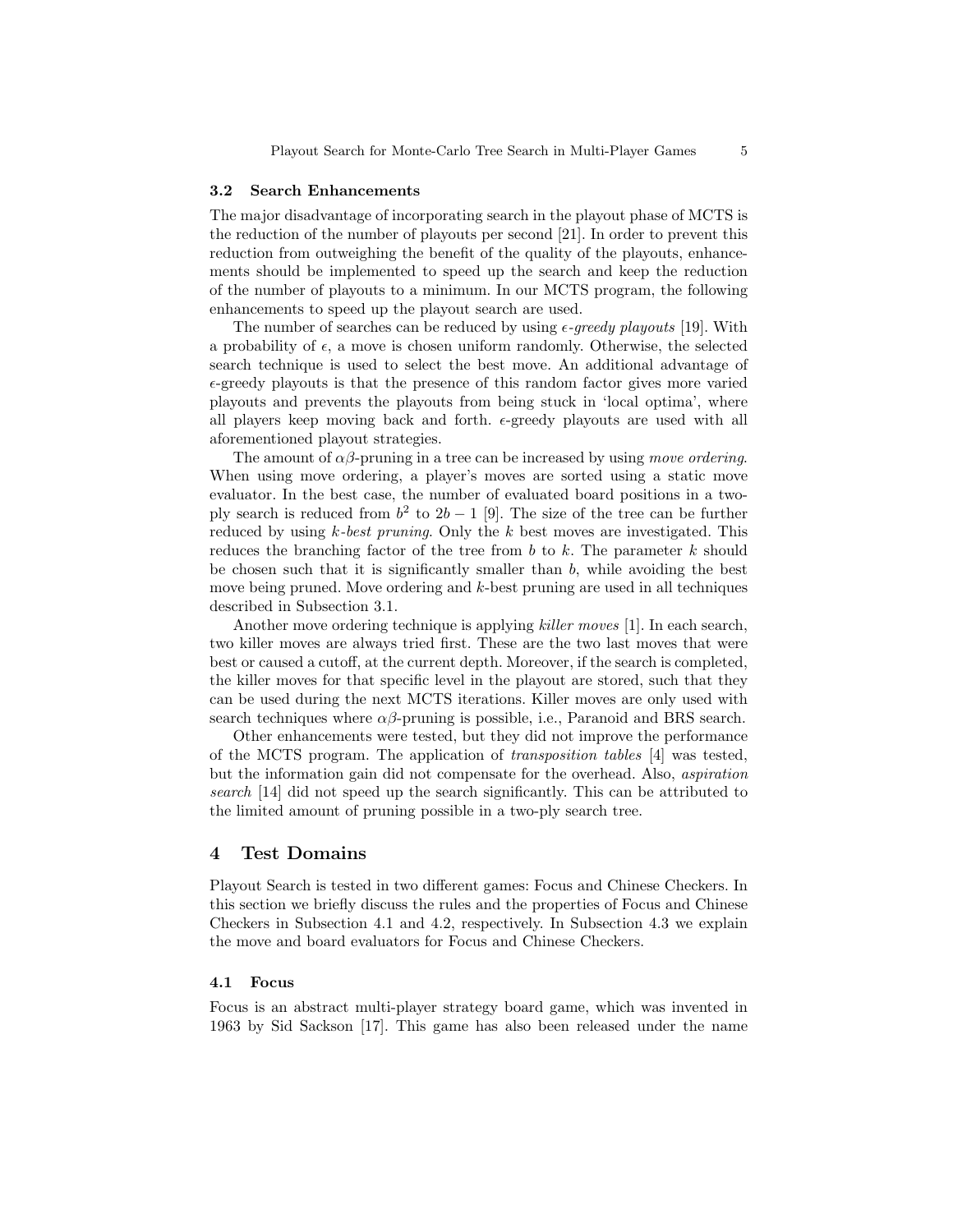

Fig. 2. Set-ups for Focus

Domination. Focus is played on an  $8 \times 8$  board where in each corner three fields are removed. It can be played by 2, 3 or 4 players. Each player starts with a number of pieces on the board. In Fig. 2, the initial board positions for the 2-, 3- and 4-player variants are given.

In Focus, pieces can be stacked on top of each other. A stack may contain up to 5 pieces. Each turn a player may move a stack orthogonally as many fields as the stack is tall. A player may only move a stack of pieces if a piece of his color is on top of the stack. It is also allowed to split stacks in two smaller stacks. If a player decides to do so, then he only moves the upper stack as many fields as the number of pieces that are being moved.

If a stack lands on top of another stack, then the stacks are merged. If the merged stack has a size of  $n > 5$ , then the bottom  $n - 5$  pieces are captured by the player, such that there are 5 pieces left. If a player captures one of his own pieces, he may later choose to place one piece back on the board, instead of moving a stack. This piece may be placed either on an empty field or on top of an existing stack.

There exist two variations of the game, each with a different winning condition. In the standard version of the game, a player has won if all other players cannot make a legal move. However, such games can take a long time to finish. Therefore, we chose to use the shortened version of the game. In this version, a player has won if he has either captured certain number of pieces in total, or a number of pieces from each player. In the 2-player variant, a player wins if he has captured at least 6 pieces from the opponent. In the 3-player variant, a player has won if he has captured at least 3 pieces from both opponents or at least 10 pieces in total. In the 4-player variant, the goal is to capture at least 2 pieces from each opponent or capture at least 10 pieces in total.

### 4.2 Chinese Checkers

Chinese Checkers is a board game that can be played by 2 to 6 players. This game was invented in 1893 and has since then been released by various publishers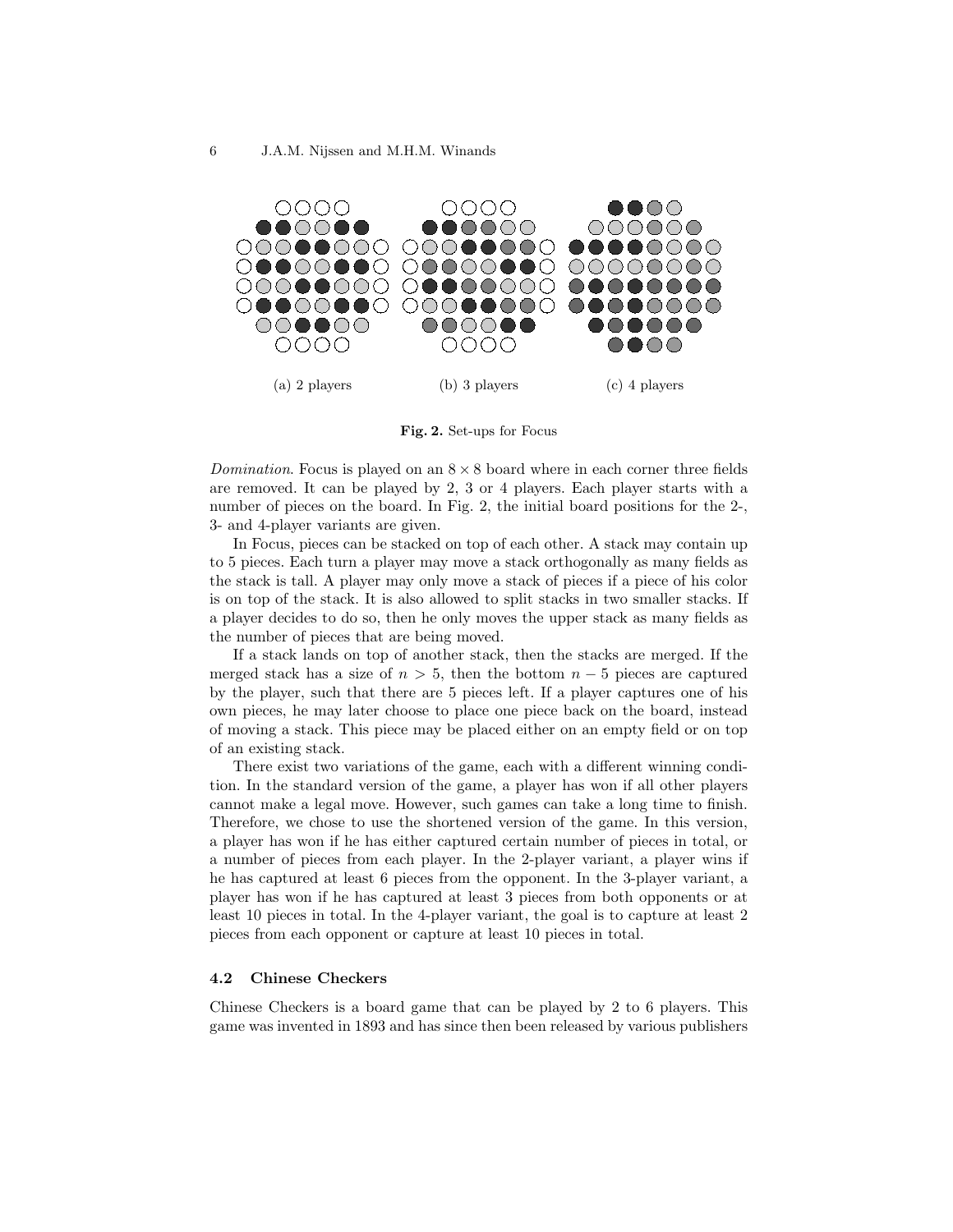

Fig. 3. A Chinese Checkers board [19].

under different names. Chinese Checkers is played on a star-shaped board. The most commonly used board contains 121 fields, where each player starts with 10 checkers. We decided to play on a slightly smaller board [19] (see Fig. 3). In this version, each player plays with 6 checkers. The advantage of a smaller board is that games take a shorter amount of time to complete, which means that more Monte-Carlo simulations can be performed and more experiments can be run. Also, it allows the use of a stronger evaluation function.

The goal of each player is to move all his pieces to his home base at the other side of the board. Pieces may move to one of the adjacent fields or they may jump over another piece to an empty field. It is also allowed to make multiple jumps with one piece in one turn, making it possible to create a setup that allows pieces to jump over a large distance. The first player who manages to fill his home base wins the game.

#### 4.3 Domain Knowledge

For Chinese Checkers, the value of a move equals  $d_s-d_t$ , where  $d_s$  is the distance of the source location of the piece that is moved to the home base, and  $d_t$  the distance of the target location to the home base. For each location on the board, the distance to each home base is stored in a table. Note that the value of a move is negative if the piece moves away from the home base. For determining the board value, a lookup table [19] is used. This table stores, for each possible configuration of pieces, the minimum number of moves a player should perform to get all pieces in the home base, assuming that there are no opponents' pieces on the board. For any player, the value of a board equals  $28 - m$ , where m is the value stored in the table which corresponds to the configuration of the pieces of the player. Note that 28 is the highest value stored in the table.

For Focus, the value of a move equals  $10(n + t) + s$ , where *n* is the number of pieces moved,  $t$  is the number of pieces on the target location, and  $s$  is the number of stacks the player gained. The value of s can be 1, 0, or  $-1$ . For any player, the board value is based on the minimum number of pieces the player needs to capture to win the game,  $r$ , and the number of stacks the player controls, c. The score is calculated using the formula  $600 - 100r + c$ .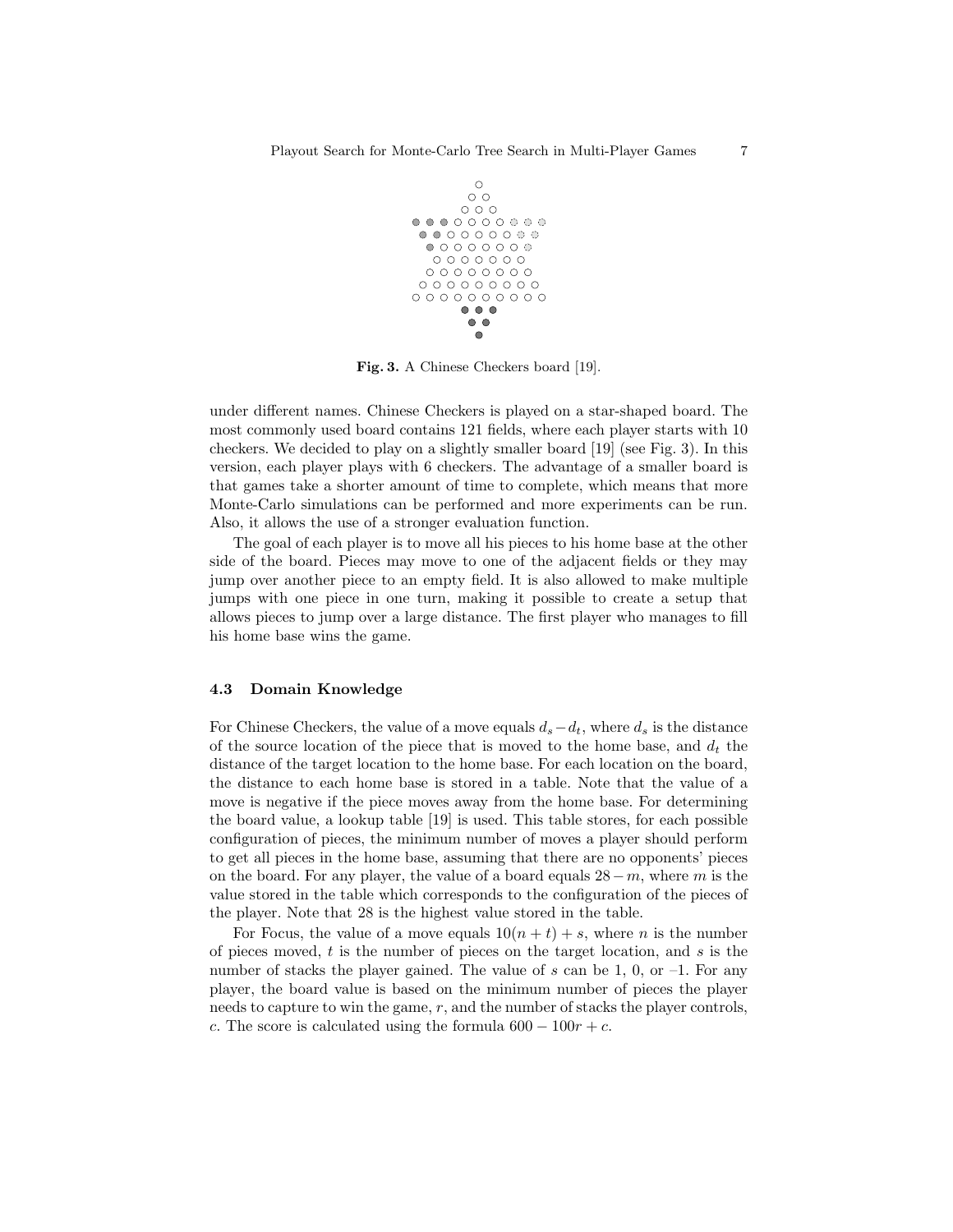Table 1. 95% confidence intervals of some winning rates for 1500 games.

|               | Win percentage Confidence interval |
|---------------|------------------------------------|
| 50\%          | $\pm 2.5\%$                        |
| $40\% / 60\%$ | $\pm 2.5\%$                        |
| 30% / 70%     | $\pm 2.3\%$                        |
| $20\% / 80\%$ | $\pm 2.0\%$                        |

## 5 Experiments

In this section, we describe the experiments that were performed to investigate the strength of Playout Search for MCTS in Focus and Chinese Checkers. In Subsection 5.1 the experimental setup is given. In Subsection 5.2 we present the experimental results for the different search techniques of Playout Search in Focus and Chinese Checkers.

## 5.1 Experimental Setup

The MCTS engines of Focus and Chinese Checkers are written in Java [15]. For Formula 1, the constant  $C$  is set to 0.2 and  $W$  is set to 5. All players use  $\epsilon$ -greedy playouts with  $\epsilon = 0.05$ . The value of k for k-best pruning is set to 5. These values were achieved by systematic testing. The experiments were run on a cluster containing of AMD64 Opteron 2.4 GHz processors. In order to test the performance of Playout Search, we performed several round-robin tournaments where each participating player uses a different playout strategy. These playout strategies include 2-ply  $max<sup>n</sup>$  (M), 2-ply Paranoid (P) and 2-ply BRS (B). Additionally, we include players with one-ply (O) and move evaluator (E) playouts as reference players. The tournaments were run for 3-player and 4-player Chinese Checkers and 3-player and 4-player Focus. In each game, two different player types participate. If one player wins, a score of 1 is added to the total score of the corresponding player type. For both games, there may be an advantage regarding the order of play and the number of different players. In a 3-player game there are  $2^3 = 8$  different player-type assignments. Games where only one player type is playing are not interesting, leaving 6 ways to assign player types. For four players, there are  $2^4-2=14$  assignments. Each assignment is played multiple times until approximately 1,500 games are played and each assignment was played equally often. In Table 1, 95% confidence intervals of some winning rates for 1500 games are given.

### 5.2 Results

In the first set of experiments, all players were allowed to perform 5000 playouts per move. The results are given in Table 2. The numbers are the win percentages of the players denoted on the left against the players denoted at the top.

The results show that for 3-player Chinese Checkers, BRS is the best technique. It performs slightly better than  $max<sup>n</sup>$  and Paranoid. BRS wins 53.4% of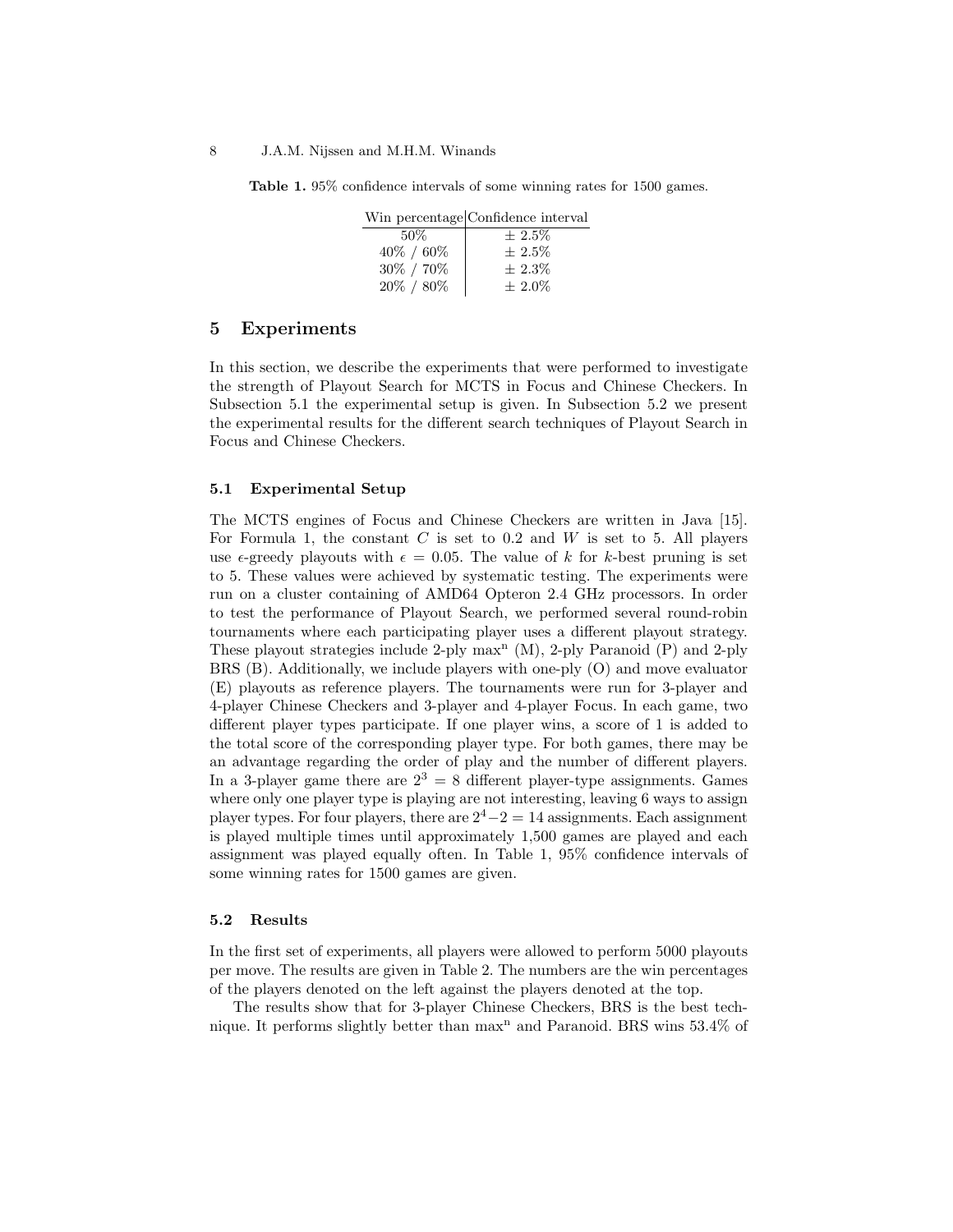Table 2. Round-robin tournament of the different search techniques in Chinese Checkers and Focus with 5000 playouts per move (win<sup> $\%$ </sup>).

|                                             | E               | $\Omega$            | М | P | В      | Avg.                                                              |                  | E                   | $\Omega$ | М | P                     | B                     | Avg.                       |
|---------------------------------------------|-----------------|---------------------|---|---|--------|-------------------------------------------------------------------|------------------|---------------------|----------|---|-----------------------|-----------------------|----------------------------|
| Move eval.                                  | $\sim$ 10 $\pm$ |                     |   |   |        | 25.2 20.9 21.2 18.3 21.4                                          | Move eval.       | $\sim$              |          |   |                       |                       | 44.5 38.4 38.5 33.3 38.7   |
| One-ply                                     |                 | 74.8 -              |   |   |        | 44.5 40.5 38.9 49.7                                               | One-ply          | 55.5                |          |   |                       | $-44.344.140.5$       | 46.1                       |
| Max <sup>n</sup>                            |                 |                     |   |   |        | $79.1\ 55.5 - 48.1\ 46.6\ 57.3$                                   | Max <sup>n</sup> |                     |          |   |                       |                       | $61.655.7 - 52.045.2153.6$ |
| Paranoid                                    |                 |                     |   |   |        | $78.859.551.9 - 49.1159.8$                                        | Paranoid         | 61.5 55.9 48.0      |          |   |                       | $-44.5$               | 52.5                       |
| <b>BRS</b>                                  |                 | 81.7 61.1 53.4 50.9 |   |   | $\sim$ | 61.8                                                              | <b>BRS</b>       |                     |          |   | 66.7 59.5 54.8 55.5 - |                       | 59.1                       |
| 3-player Chinese Checkers<br>3-player Focus |                 |                     |   |   |        |                                                                   |                  |                     |          |   |                       |                       |                            |
|                                             |                 |                     |   |   |        |                                                                   |                  |                     |          |   |                       |                       |                            |
|                                             |                 |                     |   |   |        |                                                                   |                  |                     |          |   |                       |                       |                            |
|                                             | E               | $\Omega$            | М | P | В      | Avg.                                                              |                  | E                   | $\Omega$ | М | P                     | B                     | Avg.                       |
| Move eval.                                  | $\sim 100$      |                     |   |   |        | 30.3 27.6 26.9 22.9 26.9                                          | Move eval.       | $\sim 10^{-11}$     |          |   |                       |                       | 42.0 35.0 35.2 33.4 36.4   |
| One-ply                                     |                 |                     |   |   |        | $\begin{bmatrix} 69.7 & -47.4 & 45.1 & 39.7 & 50.5 \end{bmatrix}$ | One-ply          | 58.0                |          |   |                       | $-43.342.640.1$       | 46.0                       |
| Max <sup>n</sup>                            |                 |                     |   |   |        | $72.452.6 - 49.148.155.6$                                         | Max <sup>n</sup> |                     |          |   |                       |                       | $65.056.7 - 50.548.5155.2$ |
| Paranoid                                    |                 |                     |   |   |        | $ 73.1\,54.9\,50.9 - 46.2\,56.3$                                  | Paranoid         |                     |          |   |                       | 64.8 57.4 49.5 - 48.2 | 55.0                       |
| <b>BRS</b>                                  |                 | 77.1 60.3 51.9 53.8 |   |   | $\sim$ | 60.8                                                              | <b>BRS</b>       | 66.6 59.9 51.5 51.8 |          |   |                       | $\sim$                | 57.5                       |

Table 3. Playouts per second for each type of player in each game variant.

| Game                      | Move eval. One-ply |      | Max <sup>n</sup> | Paranoid | <b>BRS</b> |
|---------------------------|--------------------|------|------------------|----------|------------|
| 3-player Focus            | 7003               | 6138 | 2336             | 3356     | 1911       |
| 4-player Focus            | 6976               | 6237 | 2344             | 3410     | 1887       |
| 3-player Chinese Checkers | 7322               | 6047 | 3439             | 4307     | 3890       |
| 4-player Chinese Checkers | 5818               | 4630 | 2407             | 3066     | 2536       |

the games against max<sup>n</sup> and 50.9% against Paranoid. These three techniques perform significantly better than one-ply and the move evaluator. The win rates against one-ply vary from 55.5% to 61.6% and against the move evaluator from 78.8% to 81.7%. In the 4-player variant, max<sup>n</sup>, Paranoid and BRS remain the best techniques, where BRS performs slightly better than the other two. BRS wins  $53.8\%$  of the games against Paranoid and  $51.9\%$  against max<sup>n</sup>. The win rates of max<sup>n</sup>, Paranoid and BRS vary from 72.4% to 77.1% against the move evaluator and from 52.6% to 60.3% against one-ply.

For 3-player Focus, the best technique is BRS, winning 54.8% against max<sup>n</sup> and 55.5% against Paranoid. Max<sup>n</sup> and Paranoid are equally strong. The win rates of max<sup>n</sup>, Paranoid and BRS vary between 61.5% and 66.7% against the move evaluator and between 55.7% and 59.5% against one-ply. BRS is also the best technique in 4-player Focus, though it is closely followed by  $\max^n$  and Paranoid. BRS wins  $51.5\%$  of the games against max<sup>n</sup> and  $51.8\%$  against Paranoid.

In the second set of experiments, we gave each player 5 seconds per move. For reference, Table 3 shows the average number of playouts per second for each type of player in each game variant. Note that at the start of the game, the number of playouts is smaller. As the game progresses, the playouts become shorter and the number of playouts per second increases.

The results of the round-robin tournament are given in Table 4. In 3-player Chinese Checkers, one-ply and Paranoid are the best techniques. Paranoid wins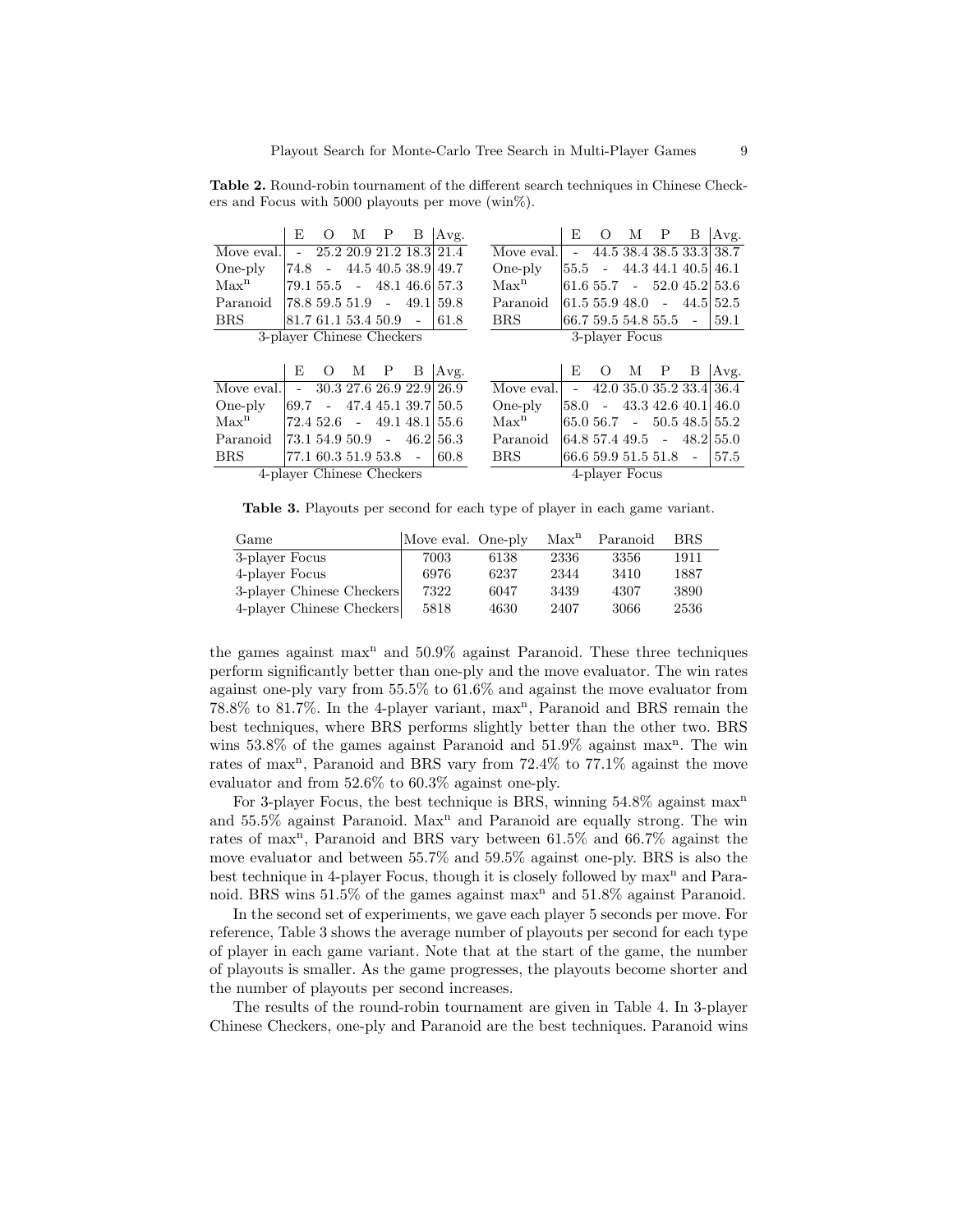Table 4. Round-robin tournament of the different search techniques in Chinese Checkers and Focus for time settings of 5 seconds per move  $(\text{win}\%)$ .

|                                             | E          | $\Omega$ | М                     | Ρ            | B                          | Avg.                                                                   |                  | F,     | $\left( \right)$ | М | P                     | В                              | Avg.                                                              |
|---------------------------------------------|------------|----------|-----------------------|--------------|----------------------------|------------------------------------------------------------------------|------------------|--------|------------------|---|-----------------------|--------------------------------|-------------------------------------------------------------------|
| Move eval.                                  | $\sim$     |          |                       |              |                            | 28.7 42.7 31.5 36.1 34.8                                               | Move eval.       | $\sim$ |                  |   |                       | 43.2 54.2 48.1 51.8            | 49.3                                                              |
| One-ply                                     |            |          |                       |              |                            | $71.3 - 62.550.858.2160.7$                                             | One-ply          |        |                  |   |                       | $56.8 - 58.953.957.9$          | 56.9                                                              |
| Max <sup>n</sup>                            |            |          |                       |              |                            | $57.3\,37.5$ - $36.1\,43.5\,43.5$                                      | Max <sup>n</sup> |        |                  |   |                       | $45.8$ 41.1 - 43.5 50.7        | 45.3                                                              |
| Paranoid                                    |            |          |                       |              |                            | $\begin{array}{cccc} 68.5 & 49.2 & 63.9 & - & 55.7 & 59.3 \end{array}$ | Paranoid         |        |                  |   |                       | $ 51.9\;46.1\;56.5\;\;$ - 52.7 | 51.8                                                              |
| <b>BRS</b>                                  |            |          | 63.9 41.8 56.5 44.3 - |              |                            | 51.6                                                                   | <b>BRS</b>       |        |                  |   | 48.2 42.1 49.3 47.3   | $\sim$                         | 46.7                                                              |
| 3-player Chinese Checkers<br>3-player Focus |            |          |                       |              |                            |                                                                        |                  |        |                  |   |                       |                                |                                                                   |
|                                             |            |          |                       |              |                            |                                                                        |                  |        |                  |   |                       |                                |                                                                   |
|                                             | E          | $\Omega$ | M                     | $\mathbf{P}$ | B                          | Avg.                                                                   |                  | E      | $\Omega$         | М | P                     | B                              | Avg.                                                              |
|                                             |            |          |                       |              |                            |                                                                        |                  |        |                  |   |                       |                                |                                                                   |
| Move eval.                                  | $\omega$ . |          |                       |              |                            | 33.7 45.9 35.4 42.9 39.5                                               | Move eval.       | $\sim$ |                  |   |                       | 42.3 41.1 40.1 43.9            | 49.1                                                              |
| One-ply                                     |            |          |                       |              |                            | $ 66.3 - 60.553.756.2 59.2 $                                           | One-ply          |        |                  |   |                       |                                | $ 57.7 - 51.3 \; 48.3 \; 54.5 \; 53.0$                            |
| Max <sup>n</sup>                            |            |          |                       |              | $54.139.5 - 40.346.6145.1$ |                                                                        | Max <sup>n</sup> |        |                  |   |                       |                                | $\begin{bmatrix} 58.9 & 48.7 & -47.9 & 55.9 & 52.9 \end{bmatrix}$ |
| Paranoid                                    |            |          |                       |              |                            | $ 64.6\;46.3\;59.7\;\;\;$ - $ 56.2 \;56.7\;\;$                         | Paranoid         |        | 59.9 51.7 52.1   |   |                       |                                | $-54.3 54.5$                                                      |
| <b>BRS</b>                                  |            |          | 57.1 43.8 53.4 43.8 - |              |                            | 49.5                                                                   | <b>BRS</b>       |        |                  |   | 56.1 45.5 44.1 45.7 - |                                | 47.9                                                              |

Table 5. Win rates of the Paranoid player against the one-ply player for time settings of 5 and 30 seconds per move.

| Game                      |          | $ 5 \text{ seconds} 30 \text{ seconds}$ |
|---------------------------|----------|-----------------------------------------|
| 3-player Chinese Checkers | $49.2\%$ | 53.9%                                   |
| 4-player Chinese Checkers | $46.3\%$ | 48.3%                                   |
| 3-player Focus            | 46.1\%   | 50.7%                                   |
| 4-player Focus            | 51.7%    | 54.1%                                   |

49.2% of the games against one-ply and 68.5% against the move evaluator. BRS ranks third, and the move evaluator and  $\max<sup>n</sup>$  are the weakest techniques. In 4-player Chinese Checkers, one-ply is the best technique, closely followed by Paranoid. One-ply wins 53.7% of the games against Paranoid. Paranoid is still stronger than the move evaluator, winning 64.6% of the games. BRS comes in third place, outperforming  $max<sup>n</sup>$  and the move evaluator.

One-ply also performs the best in 3-player Focus. Paranoid plays slightly stronger than the move evaluator, with Paranoid winning 51.9% of the games against the move evaluator. One-ply wins 56.8% of the games against the move evaluator and 53.9% against Paranoid. The move evaluator and Paranoid perform better than BRS and max<sup>n</sup>. In 4-player Focus, Paranoid performs better than in the 3-player version and outperforms one-ply. Paranoid wins 51.7% of the games against one-ply and  $59.9\%$  against the move evaluator. Max<sup>n</sup> also performs significantly better than in the 3-player version. It is as strong as one-ply and better than the move evaluator, winning 58.9% of the games.

In the final set of experiments, we gave the players 30 seconds per move. Because these games take quite some time to finish, only the one-ply player and the Paranoid player were matched against each other. In the previous set of experiments, these two techniques turned out to be the strongest. The results are given in Table 5.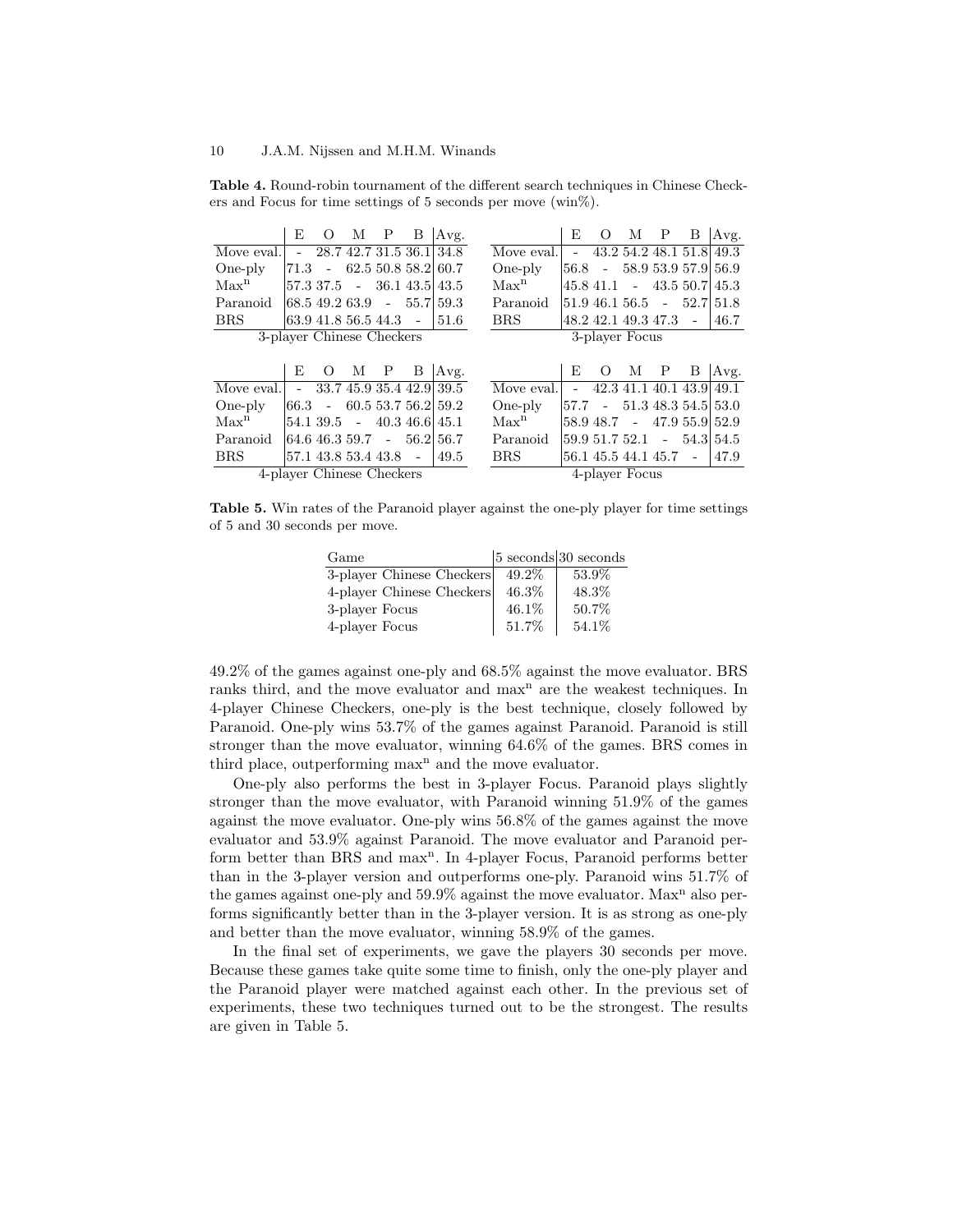Paranoid appears to perform slightly better when the players receive 30 seconds per move compared to 5 seconds per move. In 3-player Chinese Checkers, Paranoid wins 53.9% of the games, compared to 49.2% with 5 seconds. In 4 player Chinese Checkers, 48.3% of the games are won by Paranoid, compared to 46.3% with 5 seconds. In 3-player Focus, the win rate of Paranoid increases from 46.1% with 5 seconds to 50.7% with 30 seconds and in 4-player Focus from 51.7% to 54.1%.

## 6 Conclusions and Future Research

In this paper we proposed Playout Search for improving the playout phase of MCTS in multi-player games. We applied 2-ply max<sup>n</sup>, Paranoid and BRS searches to select the moves to play in the playout phase. Some enhancements, such as  $\epsilon$ -greedy playouts, move ordering, killer moves and  $k$ -best pruning were implemented to speed up the search.

The results show that Playout Search significantly improves the quality of the playouts in MCTS. This benefit is countered by a reduction of the number of playouts per second. Especially BRS and max<sup>n</sup> suffer from this effect. Based on the experimental results we may conclude that Playout Search for multi-player games might be beneficial if the players receive sufficient thinking time and Paranoid search is employed. Under these conditions, Playout Search outperforms playouts using light heuristic knowledge in the 4-player variant of Focus and the 3-player variant of Chinese Checkers.

There are two directions for future research. First, it may be interesting to test Playout Search in other games as well. Second, the two-ply searches may be further optimized. Though a two-ply search will always be slower than a oneply search, the current speed difference could be reduced further. This can be achieved for instance by improved move ordering or lazy evaluation functions.

# References

- 1. S.G. Akl and M.M. Newborn. The Principal Continuation and the Killer Heuristic. In Proceedings of the ACM Annual Conference, pages 466–473, New York, NY, USA, 1977. ACM.
- 2. Y. Björnsson and H. Finnsson. CadiaPlayer: A simulation-based general game player. IEEE Transactions on Computational Intelligence and AI in Games, 1(1):4–15, 2009.
- 3. B. Bouzy. Associating domain-dependent knowledge and Monte Carlo approaches within a go program. *Information Sciences*, 175(4):247–257, 2005.
- 4. D.M. Breuker, Uiterwijk J.W.H, H, and H.J. van den Herik. Replacement Schemes and Two-Level Tables. ICCA Journal, 19(3):175–180, 1996.
- 5. T. Cazenave. Multi-player Go. In H.J. van den Herik, X. Xu, Z. Ma, and M.H.M. Winands, editors, *Computers and Games (CG 2008)*, volume 5131 of *LNCS*, pages 50–59, Berlin, Germany, 2008. Springer.
- 6. G.M.J-B. Chaslot, M.H.M. Winands, J.W.H.M. Uiterwijk, H.J. van den Herik, and B. Bouzy. Progressive strategies for Monte-Carlo Tree Search. New Mathematics and Natural Computation, 4(3):343–357, 2008.